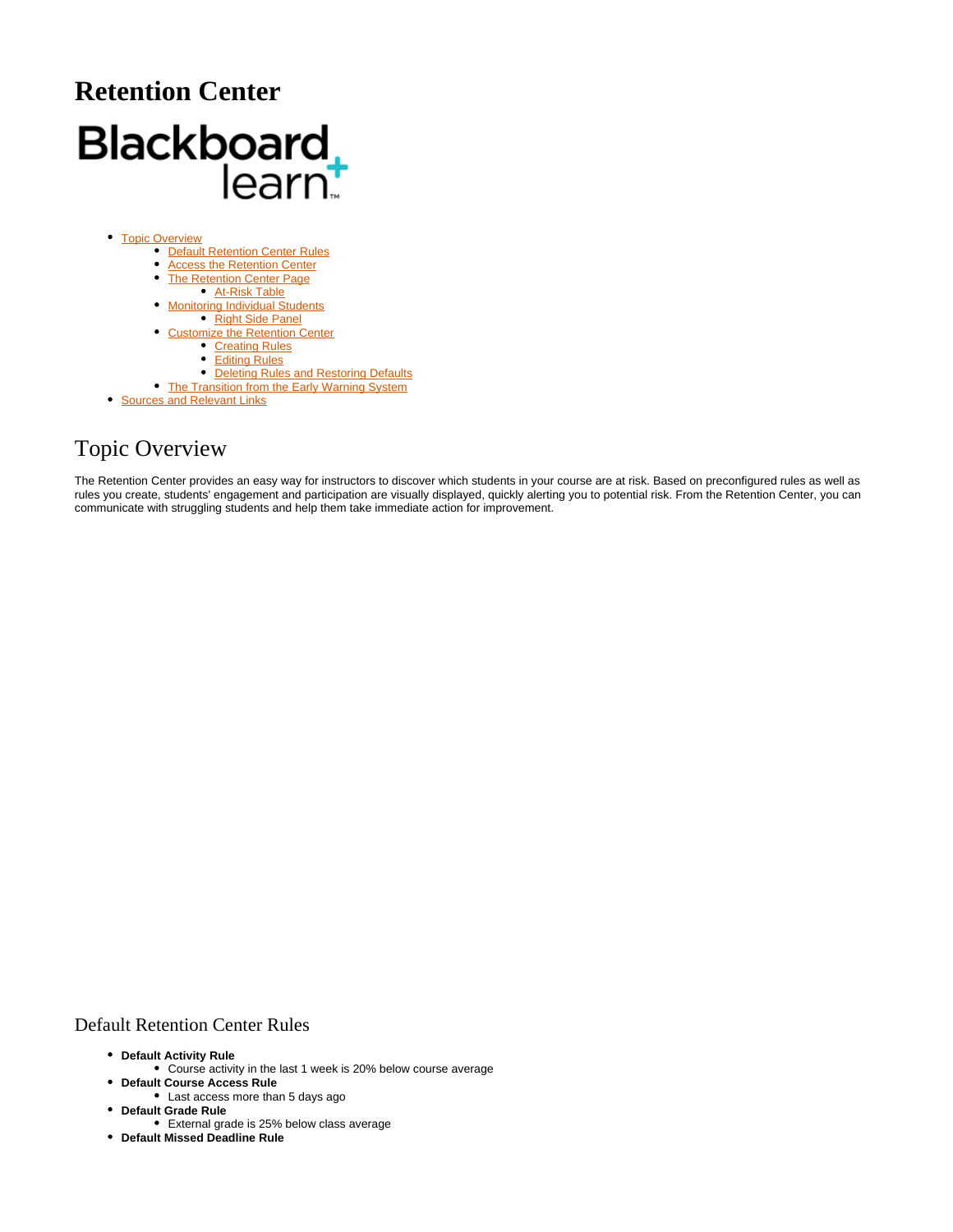• 1 deadline has been missed by more than 0 days

## <span id="page-1-0"></span>Access the Retention Center

The Retention Center is automatically on and immediately visible in your **My Blackboard menu**, and also accessible in the **Evaluation** section of a course's Control Panel. **The information in the Retention Center is for instructors only and is not seen by your students.**



## <span id="page-1-1"></span>The Retention Center Page

Click the colored bar preceding the table to display a summary of the at-risk students in your course. Click a colored section to access more information. You can drill in further by clicking links in the pop-up boxes. For example, in a grade alert box, you can click the displayed number to access a list of students triggering the alert.

| <b>Retention Center</b>                                 |                     |                                    |  |  |  |  |
|---------------------------------------------------------|---------------------|------------------------------------|--|--|--|--|
| Students currently at risk 4 student(s) have low grades |                     |                                    |  |  |  |  |
|                                                         | 15                  | 15                                 |  |  |  |  |
| + Back to Overview                                      | <b>GRADES ALERT</b> | (×                                 |  |  |  |  |
| STUDENT $\triangle$                                     |                     | <b>External Grade Is below 25%</b> |  |  |  |  |
| <b>Jeremy Jones</b>                                     |                     | Motify *                           |  |  |  |  |
| <b>Cindy Cruz</b>                                       |                     |                                    |  |  |  |  |

Note that you can access students and their observers from the Notify drop-down list from more than one spot in the tool. Observers are typically assigned to follow specific users in Blackboard Learn without interacting with the system, such as parents or counselors. Observers are able to view the course and track student progress.

| <b>Notify Selected</b>        |
|-------------------------------|
| <b>Students</b>               |
| <b>Observers</b>              |
| <b>Students And Observers</b> |

Email notifications you send have a default subject and message that you can edit. If you are sending an email to more than one recipient, the list is not revealed to the group.

## <span id="page-1-2"></span>**At-Risk Table**

The main table displays which students are at risk in one or more of four categories:

- Missed Deadlines
- Grades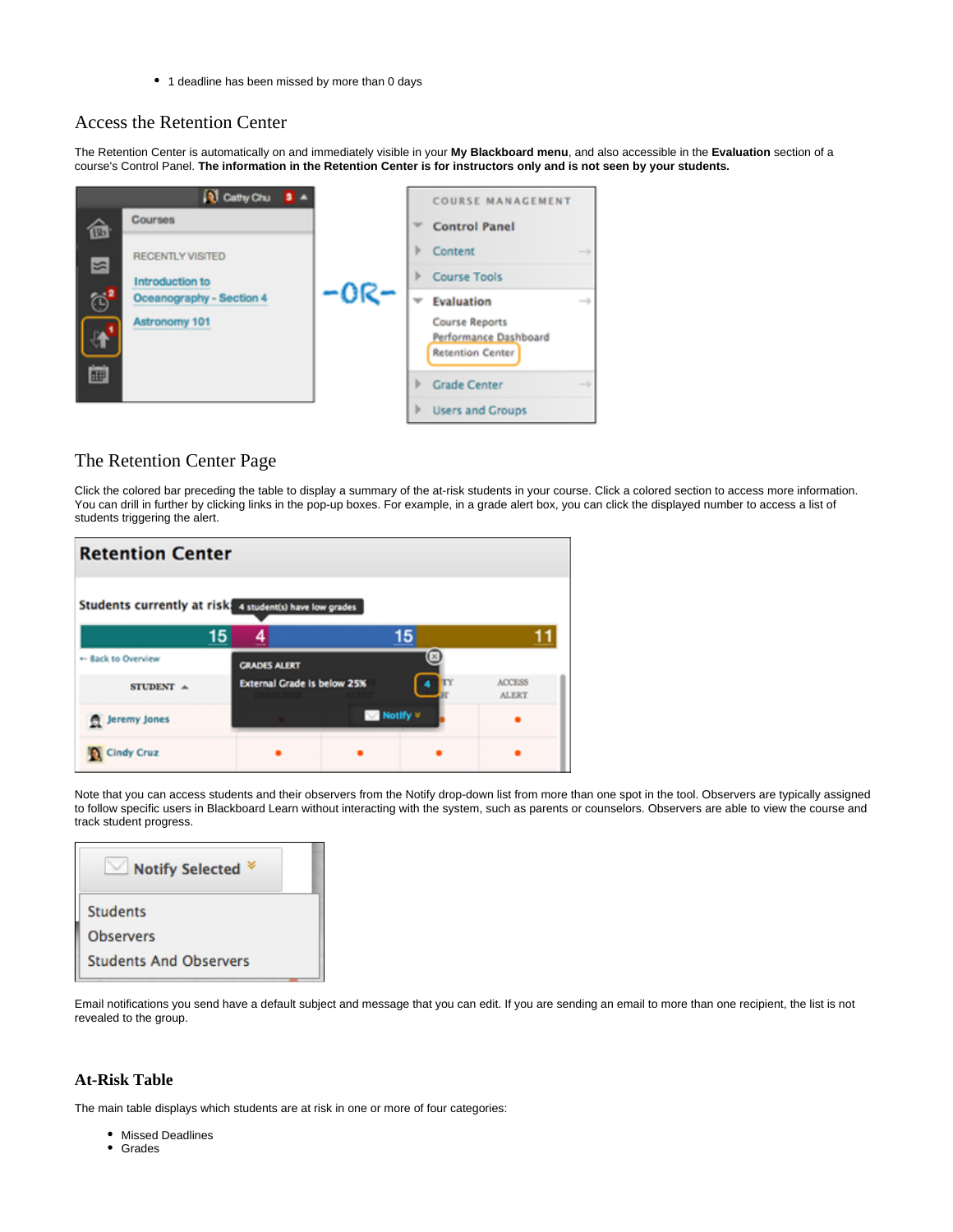- Course Activity
- Course Access

You can create as many rules as you need in each category.

When you access the Retention Center, the data is refreshed. However, the data for the course activity rule is recorded once a day.

Sort columns by clicking the heading title. The table is sorted by most at-risk students and then alphabetically.

Click the red dot indicator in a student's cell for more information, to include the student in the monitoring section in the right panel, or to send an email.



## <span id="page-2-0"></span>Monitoring Individual Students

Clicking a student's name will bring you to their individual Retention Status pages. View their risk factors and the notification emails you have sent, along with your private notes about an individual student.

- 1. Access the **Retention Center.**
- 2. Click on the **name of the student** you wish to monitor.

| $STUDENT$ $\sim$    | <b>MISSED</b><br><b>DEADLINES</b> | <b>GRADES</b><br><b>ALERT</b> | <b>ACTIVITY</b><br><b>ALERT</b> | <b>ACCESS</b><br><b>ALERT</b> |
|---------------------|-----------------------------------|-------------------------------|---------------------------------|-------------------------------|
| Joe1 Student        | ٠                                 | $\blacksquare$                |                                 |                               |
| <b>Joe3 Student</b> | ٠                                 | $\blacksquare$                |                                 |                               |

3. Click **Monitor** directly below the student's name.

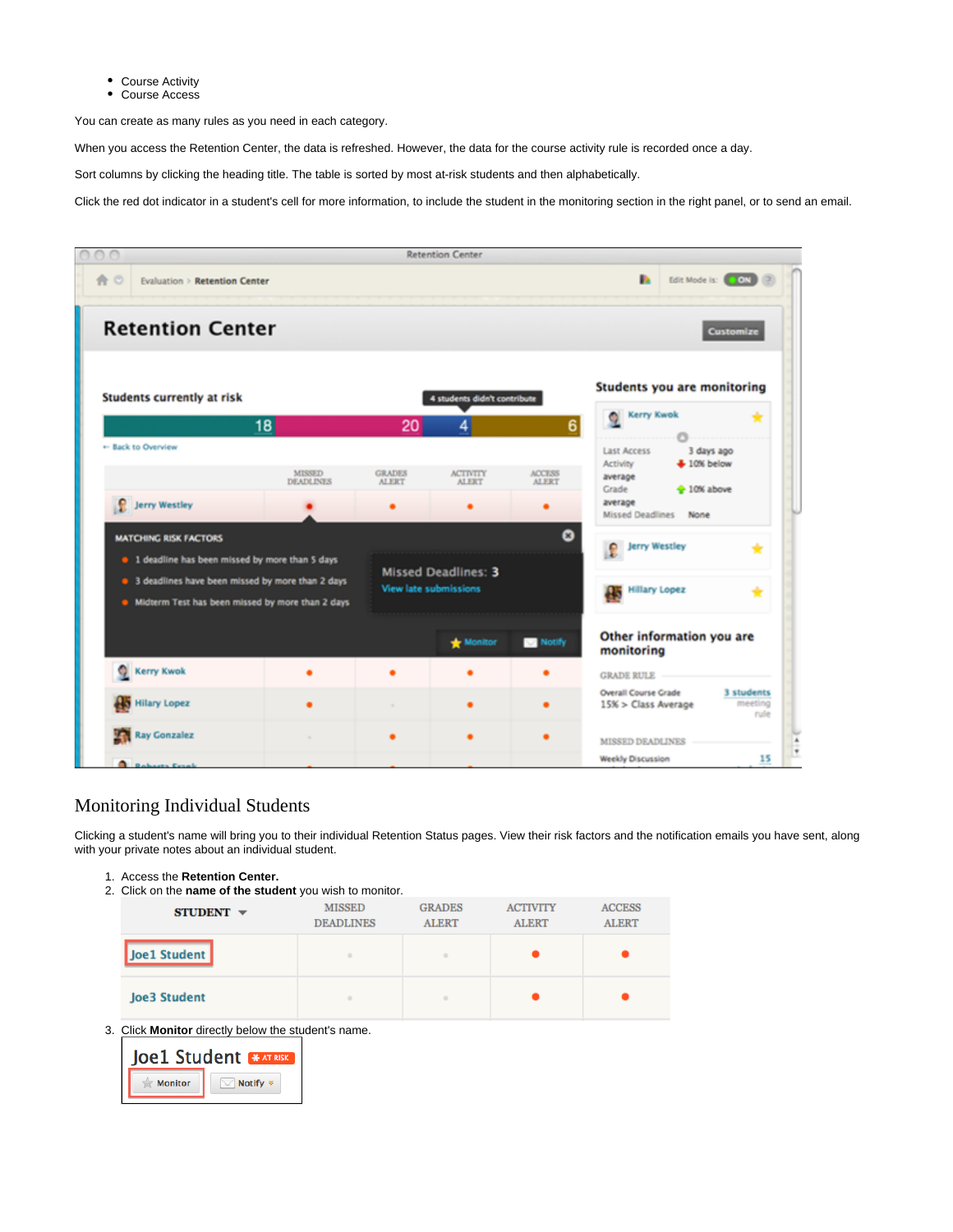4. The star in the Monitor box will turn yellow if successful.



- 5. Risk factors for students you are monitoring will appear on the right-hand side of the Retention Center next to the Risk Table.
- 6. When students are selected for individual monitoring, information will be provided regardless of whether or not they meet the risk factors criteria.

## <span id="page-3-0"></span>**Right Side Panel**

In the right side panel, you can view two types of information:

- Students you are monitoring: Click a red dot indicator in the risk table to view a student's specific alert information. Then, click the star icon to place the student's information in this panel. This list allows you to easily check on the students who are most at risk in your course.
- Other information you are monitoring: All rules you exclude from the risk table appear here. For example, you can create a rule to display those users doing well in your course, for activity that does not relate to risk, or for participation that you only need to monitor occasionally.

#### **Your Course Activity**

The section following the risk table provides a one-stop collection of your activity, engagement, and participation in your course. This data helps you become more aware of how your behaviors are (or are not) contributing to student success.

If you teach a course with another instructor, this area is directed specifically to the instructor who is logged in and viewing his or her own individualized activity, such as responding to students using the interactive tools. This area is intended to give the individual instructor some insight into how his or her activity in the course may affect student risk factors. Your colleagues cannot view this same information, only their own activity.

The information provided includes:

- Your last login
- Time lag for grading student submissions
- Your participation in the interactive components of your course. For example, the numbers appearing for blogs shows how many times you have posted, not your students or co-instructors.
- Recent announcements
- Fresh course content

| <b>Sally Smith</b>                                             |                  |                                                   | ٠                       |                                                      |                                   |   |
|----------------------------------------------------------------|------------------|---------------------------------------------------|-------------------------|------------------------------------------------------|-----------------------------------|---|
| <b>Your course activity</b>                                    |                  |                                                   |                         |                                                      | Last login: Feb 4, 2013 @ 9:12 AM |   |
| ASSESSMENT $(i)$                                               |                  | <b>INTERACTION &amp;</b><br>COLLABORATION $(i)$   |                         | LEARNER SUPPORT (j)                                  |                                   |   |
| <b>Chapter 1 Assignment</b><br>8 day(s) pending                | $\blacksquare$ 1 | <b>Discussion Board</b><br>Last activity 1 day(s) | $-12$                   | Announcements posted:<br>Last posted on Feb 4, 2013: |                                   | 1 |
| <b>Chapter 2 Peer</b><br>Assessment<br>2 day(s) pending        | $\blacksquare$ 1 | <b>Blogs</b><br>Last activity 1 day(s)            | $5\degree$              | Post an announcement                                 |                                   |   |
| <b>Bio Blog</b>                                                | $\blacksquare$ 1 | Journals<br>No activity yet                       | $\equiv$ 0 $\bigcirc$ 0 | COURSE DESIGN $(i)$                                  |                                   |   |
| 1 day(s) pending                                               |                  | Groups                                            | 8                       | Last content created on Jan 23,<br>2013:             |                                   |   |
| Journal Assignment 2:<br>The Unifying Principles of<br>Biology | $= 5$            | Create a group                                    |                         | <b>Advanced Quiz</b>                                 |                                   |   |

This information is only for you, and other users cannot access it. Each time you enter your course, you can use it to determine which course areas require your attention.

The links in this section allow you to quickly take appropriate action to further engage your students. For example, click an assignment link to begin grading and provide feedback. You can easily access communication tools to interact with students or post an announcement.

## <span id="page-3-1"></span>Customize the Retention Center

You can use the four default rules to begin receiving alerts about how your students are doing in your course. Edit the rules as necessary to customize them for your content and expectations. When you create or edit rules, you determine which appear in the risk table on the Retention Center page.

- Include in Risk Table: The rule appears in the risk table which displays an alert for each student meeting the rule's criteria.
- Exclude From Risk Table: The rule appears in the right panel in the Other information you are monitoring section. Return to the Customize page if you want to include the rule in the risk table.

## <span id="page-3-2"></span>**Creating Rules**

You can create as many rules as you want. For example, you can create individual grade rules that alert you when students score below a certain point value on each test. Next, you can create a grade rule that alerts you if a student's total grade for your course falls to a certain percentage.

1. Access the **Retention Center** page.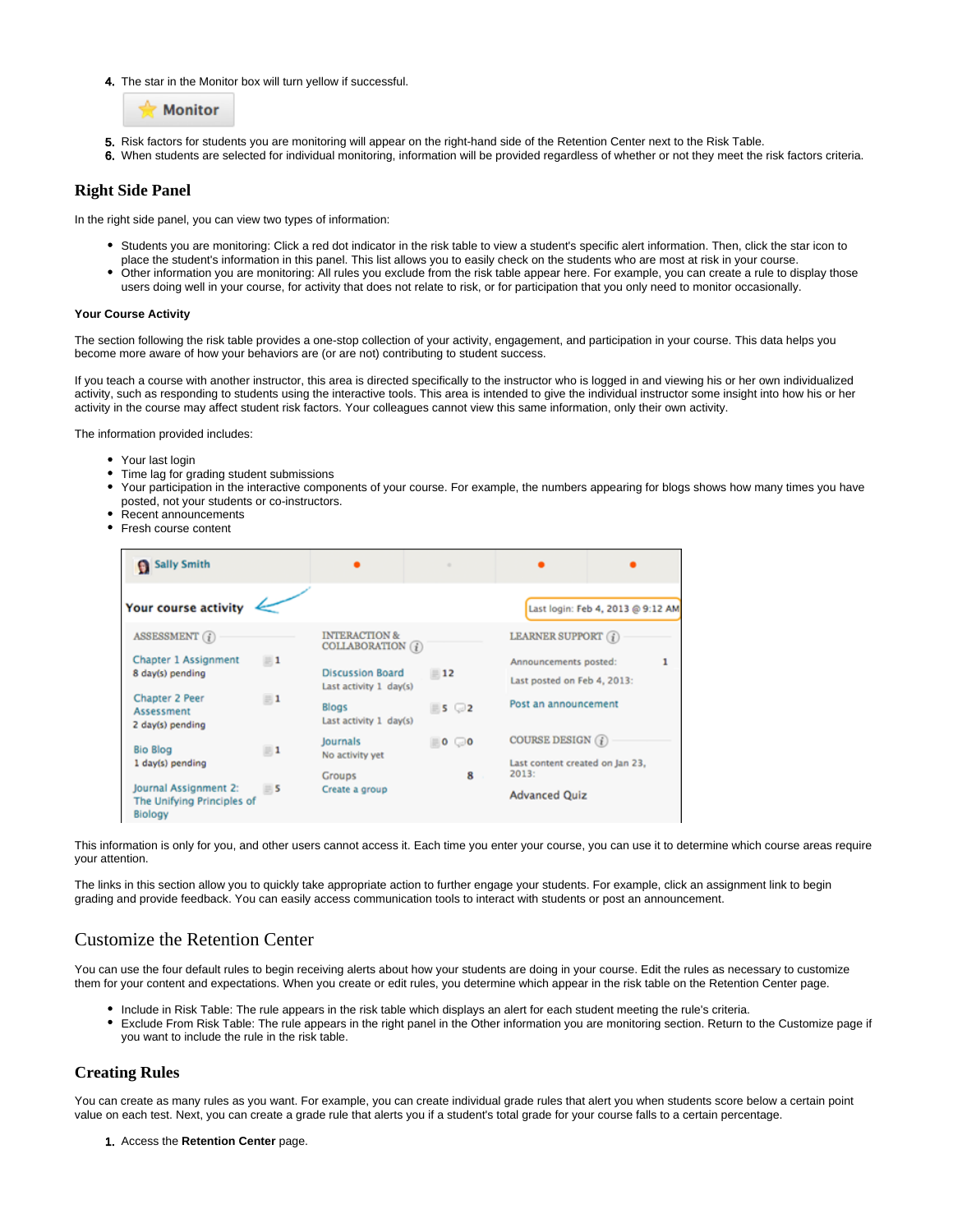#### 2. Click on **Customize.**

## **Retention Center**

**Customize** 

The Retention Center provides an easy way for you to discover which students in your course are at risk. You can communicate with struggling students and help them take immediate action for improvement. You can also keep track of patterns over time. More Help

3. Click **Create Rule** and select the type of rule you want to create.



4. On the Customize Retention Center page, point to Create Rule on the action bar and select one of the four rule types described in the following table:

| Rule<br><b>Type</b>           | <b>Description</b>                                                                                                                                                                                                                                                                                                                                                                                                                                                                                                                                                                                                                                                                                                                                                                                                                                                    |                  |               |                                  |               |  |  |
|-------------------------------|-----------------------------------------------------------------------------------------------------------------------------------------------------------------------------------------------------------------------------------------------------------------------------------------------------------------------------------------------------------------------------------------------------------------------------------------------------------------------------------------------------------------------------------------------------------------------------------------------------------------------------------------------------------------------------------------------------------------------------------------------------------------------------------------------------------------------------------------------------------------------|------------------|---------------|----------------------------------|---------------|--|--|
| Cours<br>e<br><b>Activity</b> | Alert is based on students' overall activity within your course. Students who are below a defined level of activity trigger the alert.<br>Blackboard measures the time a student works in a course using the data generated from his "clicks." A student is assumed to be<br>working with a course from the time he clicks on something in the course until the time he clicks something outside the course or logs<br>out. If a login session is timed out, Blackboard only counts the time until the last click within the course. The time is not counted<br>between the last click within the course and the timeout.<br>No weighting of clicks is assigned to any areas.                                                                                                                                                                                         |                  |               |                                  |               |  |  |
|                               | Adaptive rules are not taken into account.                                                                                                                                                                                                                                                                                                                                                                                                                                                                                                                                                                                                                                                                                                                                                                                                                            |                  |               |                                  |               |  |  |
| Grade                         | Alert is based on a defined score for any grade or calculated column in the Grade Center. Students who score above or below the<br>defined threshold for a specific grade item trigger an alert. Determine when a grade triggers an alert:<br>• Set Grade Value: Use the drop-down lists to select above or below -AND- points or percentage. Type a value in the field.<br>• Use Average Grades: Type the percentage in the field and select above or below the average grade from the drop-down list.                                                                                                                                                                                                                                                                                                                                                               |                  |               |                                  |               |  |  |
| Cours<br>e<br><b>Access</b>   | Alert is based on the date users last accessed your course. Students who have not logged in for a defined number of days trigger an<br>alert.                                                                                                                                                                                                                                                                                                                                                                                                                                                                                                                                                                                                                                                                                                                         |                  |               |                                  |               |  |  |
| Missed<br><b>Deadli</b><br>ne | Alert is based on a defined due date for an assignment, test, or survey. Students who do not complete an assignment, test, or survey<br>by the due date trigger an alert based on the option you choose:<br>• Monitor all course deadlines: Determine how many deadlines must be missed and by how many days before an alert is<br>triggered. From the drop-down list, select More Than or Less Than the number of days you chose.<br>• Monitor Specific Deadline: Make a selection in the Select Course Item drop-down list. The due date for each item appears in<br>parentheses. Then, select More Than or Less Than from the drop-down list and type the number of days to trigger an alert.<br>Note: If you enter zero (0) for how many days, you are asking to be alerted if an item was not submitted before or on the<br>deadline. No lateness is acceptable. |                  |               |                                  |               |  |  |
|                               | Specify the Rule Information:<br>a. Select Yes or No to include the rule in the Risk Table.<br>i. If the rule IS included in the Risk Table, it will be included in the appropriate Rule Type column.                                                                                                                                                                                                                                                                                                                                                                                                                                                                                                                                                                                                                                                                 |                  |               |                                  |               |  |  |
|                               | STUDENT $\triangle$                                                                                                                                                                                                                                                                                                                                                                                                                                                                                                                                                                                                                                                                                                                                                                                                                                                   | <b>MISSED</b>    | <b>GRADES</b> | <b>ACTIVITY</b>                  | <b>ACCESS</b> |  |  |
|                               |                                                                                                                                                                                                                                                                                                                                                                                                                                                                                                                                                                                                                                                                                                                                                                                                                                                                       | <b>DEADLINES</b> | <b>ALERT</b>  | <b>ALERT</b>                     | <b>ALERT</b>  |  |  |
|                               | ii. If the rule IS NOT included in the Risk Table, it will appear on the main Retention Center page under Other Information You<br>Are Monitoring.                                                                                                                                                                                                                                                                                                                                                                                                                                                                                                                                                                                                                                                                                                                    |                  |               |                                  |               |  |  |
|                               | Other information you are monitoring<br><b>GRADES ALERT</b>                                                                                                                                                                                                                                                                                                                                                                                                                                                                                                                                                                                                                                                                                                                                                                                                           |                  |               |                                  |               |  |  |
|                               | Grade for Score[50] is below 50 points                                                                                                                                                                                                                                                                                                                                                                                                                                                                                                                                                                                                                                                                                                                                                                                                                                |                  |               | 315 students<br>meeting rule $<$ |               |  |  |
|                               |                                                                                                                                                                                                                                                                                                                                                                                                                                                                                                                                                                                                                                                                                                                                                                                                                                                                       |                  |               |                                  |               |  |  |

6. Select the **Rule Criteria.**

7. Click **Submit.**

5.